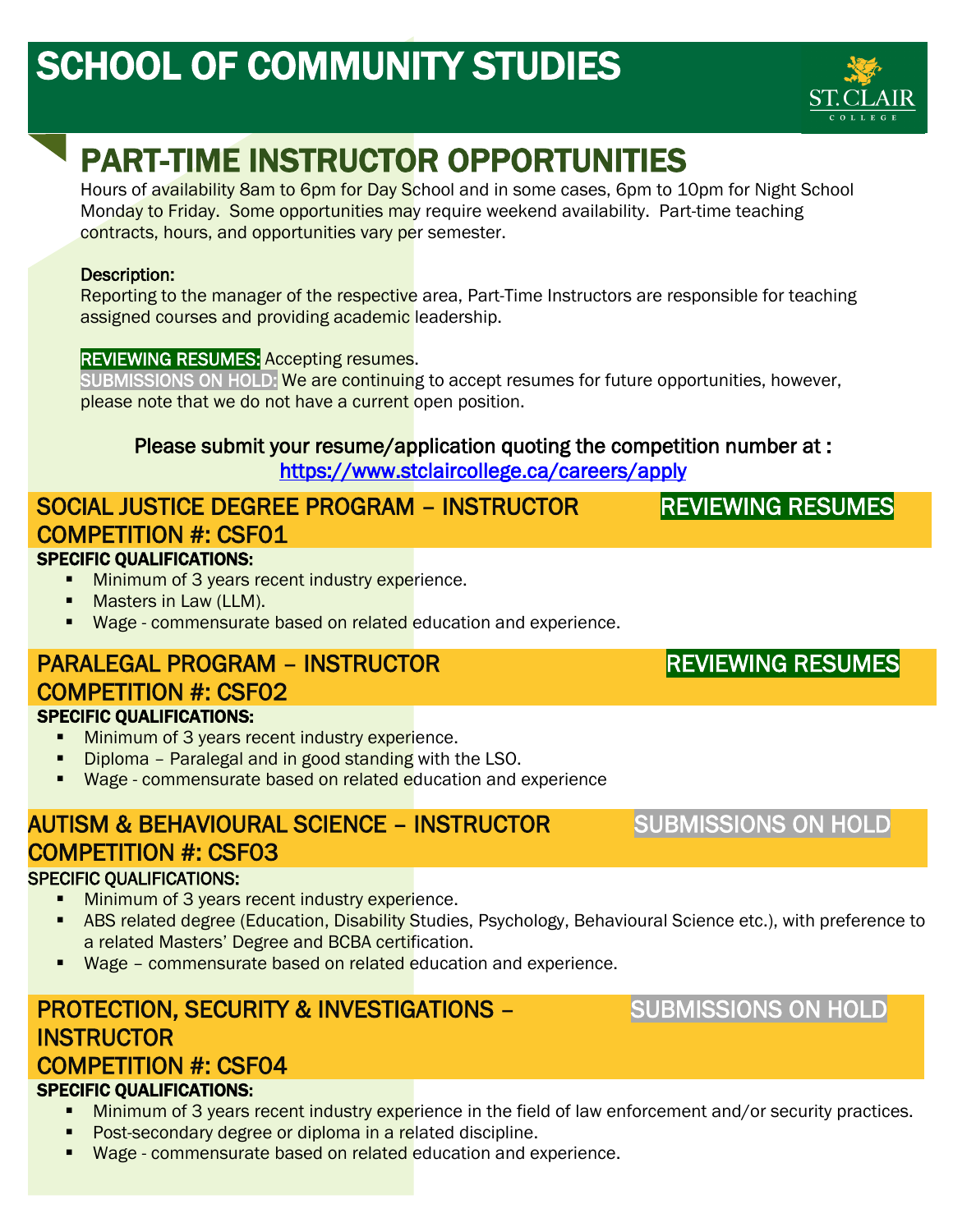#### EDUCATIONAL SUPPORT– INSTRUCTOR COMPETITION #: CSF05 SPECIFIC QUALIFICATIONS:

- Minimum of 3 years recent industry experience.
- Must have an EA/ES or related diploma. Preference for a related degree (e.g., Education, Disability Studies, Psychology, etc.). Related graduate work (Masters or Doctorate would be considered an asset).
- Wage commensurate based on related education and experience.

## EARLY CHILDHOOD EDUCATION– INSTRUCTOR COMPETITION #: CSF06

#### SPECIFIC QUALIFICATIONS:

- **Minimum of 3 years recent industry experience.**
- **Registered Early Childhood Educator and an ECE Diploma.**
- **Registered Early Childhood Educator and** a Bachelors' Degree in related field for all field supervision courses.
- **Wage commensurate based on related education and experience.**

## POLICE FOUNDATIONS – INSTRUCTOR COMPETITION #: CSF07

#### SPECIFIC QUALIFICATIONS:

- Minimum of 3 years recent industry experience field of law enforcement and/or security practices.
- Post-secondary degree or diploma in a related discipline.
- **Wage commensurate based on related education and experience.**

## CHILD AND YOUTH CARE– INSTRUCTOR COMPETITION #: CSF08

#### SPECIFIC QUALIFICATIONS:

- Minimum of 3 years recent industry experience.
- **CYC Diploma. BA in CYC is considered to be an asset.**
- **Membership in OACYC.**
- Wage commensurate based on related education and experience.

### BORDER SERVICES – INSTRUCTOR COMPETITION #: CSF09

#### SPECIFIC QUALIFICATIONS:

- **Minimum of 3 years recent industry experience field of law enforcement and/or security practices.**
- **Post-secondary degree or diploma in a related discipline.**
- Wage commensurate based on related education and experience.

#### SOCIAL SCIENCES/GENERAL ELECTIVES – **INSTRUCTOR** COMPETITION #: CSF10

#### SPECIFIC QUALIFICATIONS:

- **Minimum of 3 years recent industry experience.**
- **Post-secondary degree or diploma in a related discipline.**
- Wage commensurate based on related education and experience.

## SUBMISSIONS ON HOLD

SUBMISSIONS ON HOLD

## SUBMISSIONS ON HOLD

REVIEWING RESUMES

## SUBMISSIONS ON HOLD

SUBMISSIONS ON HOLD